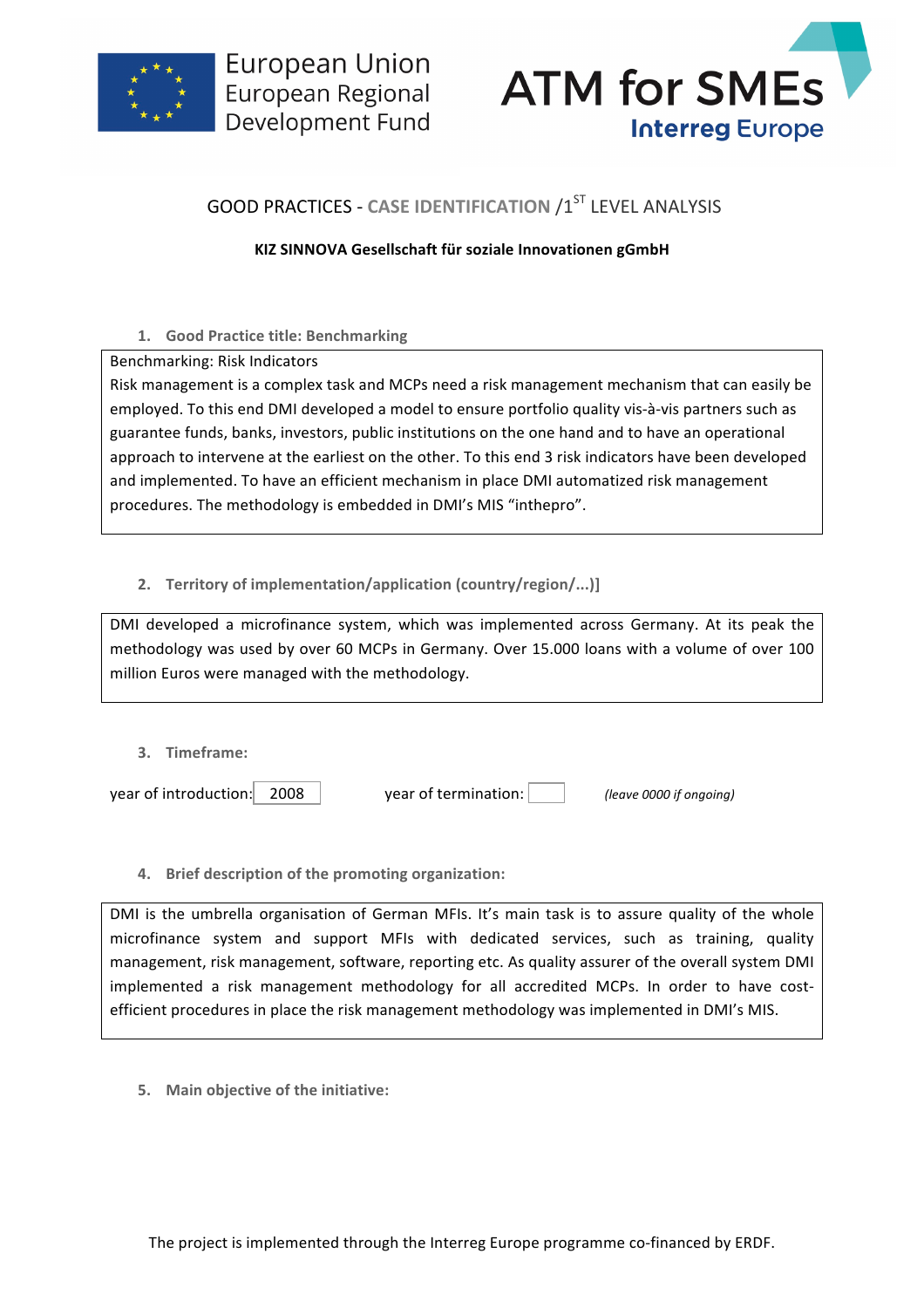



The main objective of the initiative is:

- to have an efficient risk management mechanism in place
- to ensure portfolio quality
- to ensure a low risk of defaults
- to have a mechanism, which enables MCPs to engage immediately
- to ensure cost-efficient procedures
- to create transparency across the sector
- to ensure quality loan provision vis-à-vis investors
- **6.** Brief explanation of the initiative:

As mentioned above the risk management mechanism was implemented in DMI's MIS.

#### **Benchmarking:**

DMI has developed a set of 3 risk indicators (RI), which were used for benchmarking:

- RI 1: PAR 15 (portfolio at risk, 15 days of late repayments)
- RI 2: Restructured loans
- $RI$  3: Sum of RI 1 + RI 2

| Indicator                                   | Definition                                                                  |
|---------------------------------------------|-----------------------------------------------------------------------------|
| Portfolio at risk<br>(risk ratio 1)         | $\bullet$ 10% $\rightarrow$ yellow<br>$\mathbf{2}$<br>15% $\rightarrow$ red |
| <b>Restructured loans</b><br>(risk ratio 2) | $315\%$ $\rightarrow$ yellow<br>4 25% $\rightarrow$ red                     |
| Conspicuous loans<br>$(risk ratio1 + 3)$    | $\bullet$ 25 % $\rightarrow$ yellow<br>50 % → red<br>6                      |
| defaults                                    | $10\%$ $\rightarrow$ yellow<br>15% $\rightarrow$ red<br>8                   |

Yellow asks for immediate action at MCP level. Red leads to a temporary stop of loan provision. Cooperating banks daily provide all data relevant for assessing risks. Supervising bodies and MCP management has access to the risk assessment. The 3 indicators have been developed

- 1. to identify risks at portfolio level
- 2. to identify and support MCP as the earliest possible stage to improve performance
- 3. to ensure high quality of services